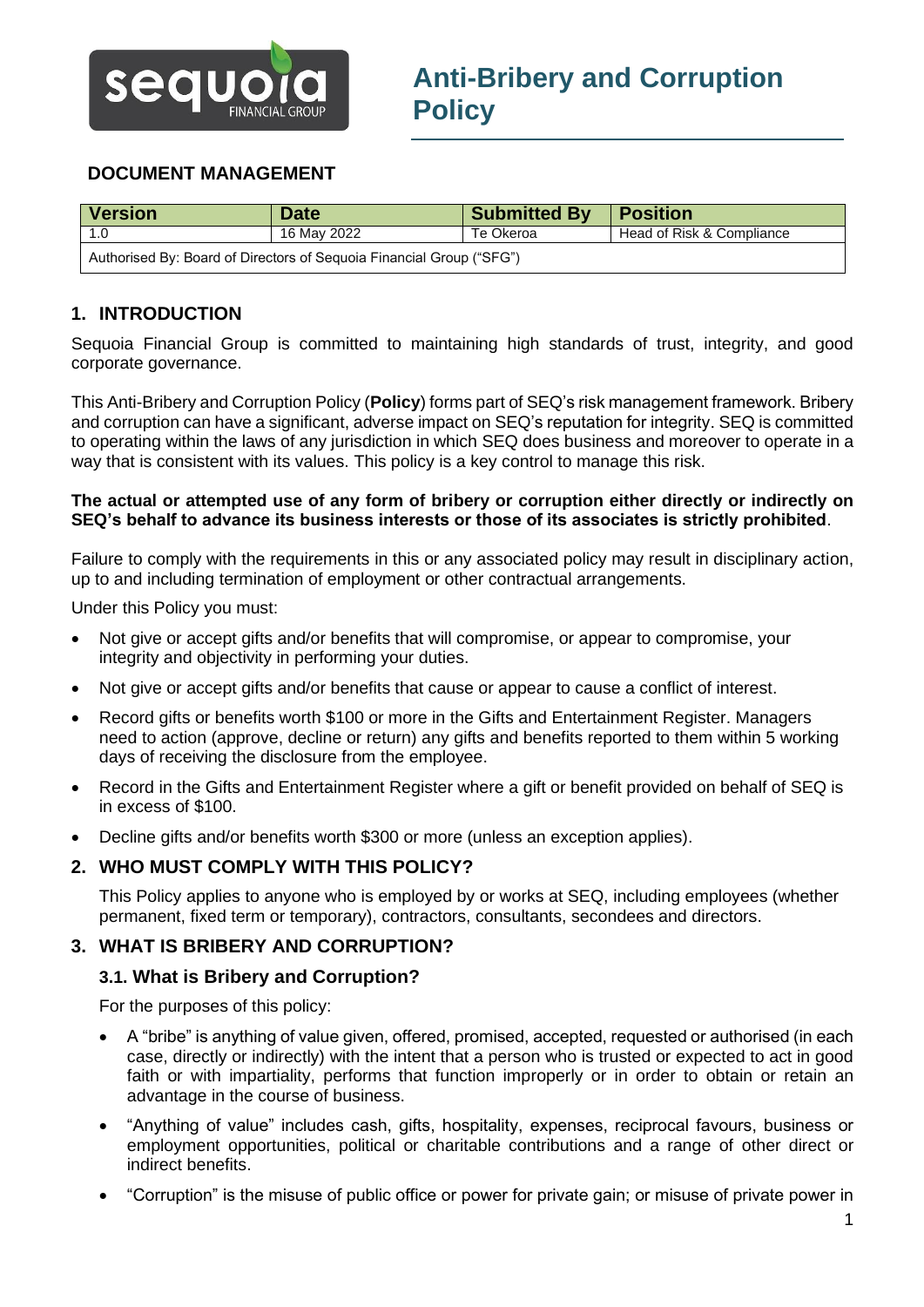

### relation to business outside the realm of government.

Acts of bribery or corruption involve the undue influence of an individual in the performance of their duty, whether in the public or private sector.

**Indirect benefits can be bribes:** SEQ staff must be alert to the possibility that a benefit given or offered to an associate, such as a relative or business partner, or channelled through an agent or other intermediary, may be a bribe. Recklessness or "wilful blindness" to such incidences is likely to be in contravention of applicable laws and/or regulations and will amount to a breach of this policy.

## **3.2. Facilitation Payments**

Facilitation payments are payments made directly to a government official or employee for their personal benefit, to expedite or secure the performance of governmental action by a governmental agency (e.g., to facilitate the expedition of applications, minor licences).

## **3.3. Other Conduct**

Other behaviour which could constitute bribery and corruption includes political contributions, sponsorship, offsetting arrangements and "revolving doors" arrangements, where such behaviour seeks to improperly influence an individual or organisation.

## **4. TYPES OF BRIBERY AND CORRUPTION**

### **4.1. Political and Commercial Corruption**

There are two types of corruption: political corruption and commercial (or corporate) corruption.

- Political corruption: Is the dysfunction of a political system or institution in which government officials, political officials or employees seek illegitimate personal gain through actions such as bribery, extortion, cronyism, patronage and embezzlement.
- Commercial corruption: Occurs when bribes are requested by, or offered to agencies, institutions or individuals to win a contract or gain some other commercial benefit or advantage.

Acts of bribery or corruption commonly, but not always, involve public or government officials, their associates or anyone who is entrusted with power and/or information. Throughout SEQ's business dealings, opportunities for the act of bribery or corruption will usually present itself in one of two forms: when dealing with third parties; or when providing or receiving gifts and/or entertainment.

## **4.2. Dealing with and through Third Parties**

Where third parties are engaged to perform services for or on behalf of SEQ, their behaviour and actions are likely to reflect on SEQ, and in some cases, SEQ will be potentially liable for the acts of those third parties. Third parties performing services on or behalf of SEQ must not give, offer, promise, accept, request or authorise a bribe, whether directly or indirectly.

For the purposes of this policy, third parties include intermediaries, agents, representatives, officials, external consultants (political or otherwise), brokers (introducing or otherwise), distributors, vendors, suppliers, contractors, or any other third party acting for or on behalf of, or providing services to SEQ. It is important that any business engaging a third party to act for, or on behalf of SEQ, takes appropriate steps to ensure their actions and behaviour will not reflect poorly on or expose SEQ to potential criminal or other regulatory liability. Amongst other things, this means that sufficient due diligence must be undertaken on third parties to ensure that they are suitable to be associated with SEQ, and that appropriate controls are implemented, designed to prevent and detect bribery and corruption.

For example, particular care must be taken with respect to arrangements with consultants, agents or third parties, who assist in securing business, arrange introductions to key business and government decision-makers to ensure the third parties engaged will not bribe or perform a corrupt act on SEQ's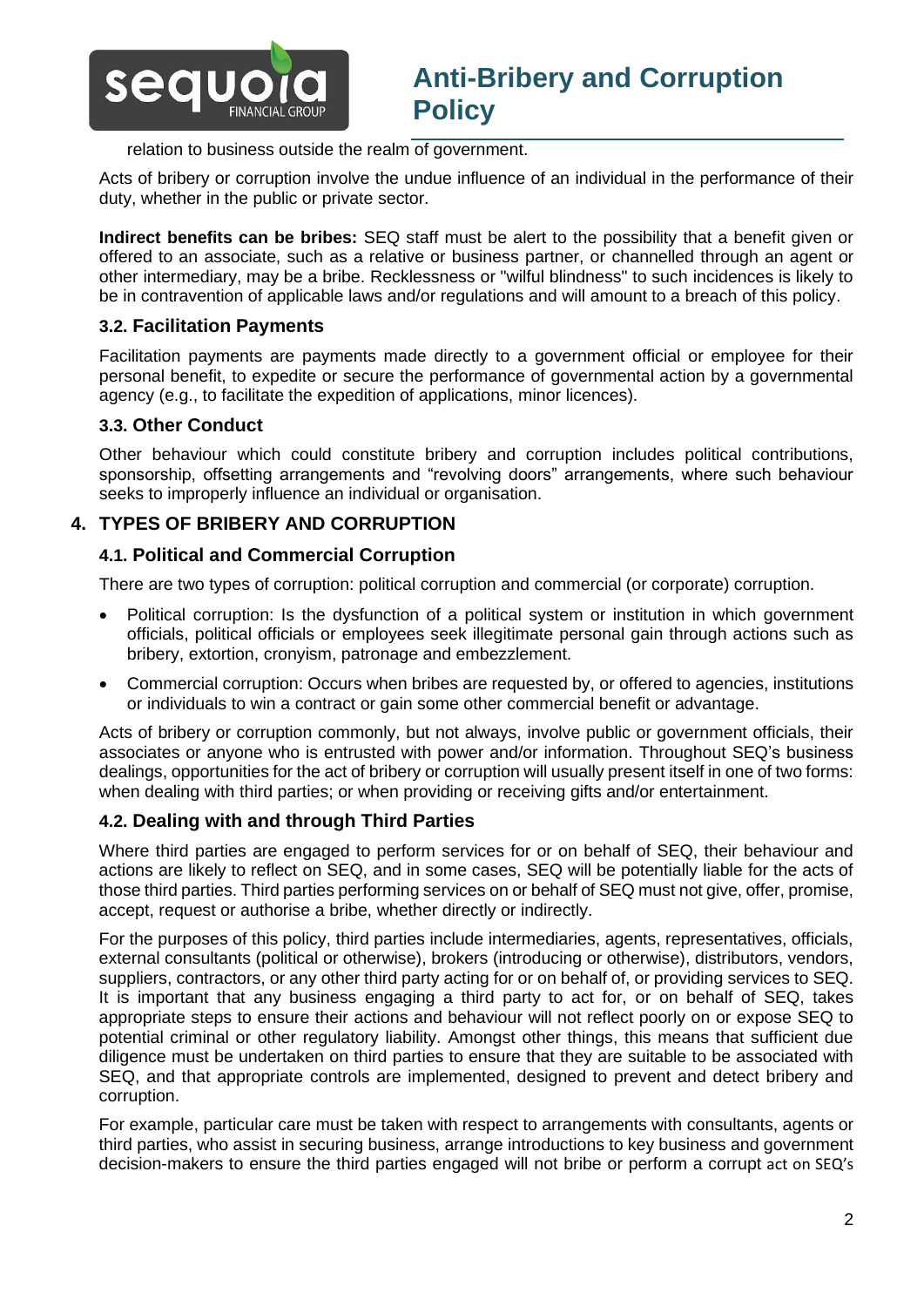

behalf or for which SEQ may be responsible or otherwise liable under anti-bribery or anti-corruption legislation.

# **4.3. Gifts and Hospitality**

Employees must declare all gifts and benefits, valued at \$100 or more in the Gifts and Entertainment Register. Employees are also expected to decline (or avoid accepting) gifts and benefits which are valued at \$300 or more (such as jewellery and rare wines) with the exceptions being:

- Work related conferences.
- Invitations to speak at a professional association (including flights and accommodation)
- Working lunches or dinners.

## **4.3.1. Approval process for gifts and benefits**

- Employees should, where possible, discuss with their manager the fact that they have been offered a gift benefit before accepting it, in order to determine the appropriate action.
- Employees are required to enter any gift/benefit in the Gifts and Entertainment Register within 5 working days of receiving or being offered the gift / benefit.
- Managers need to action (approve, decline or return) any gifts and benefits reported to them within 5 working days of receiving the disclosure from the employee. Noting that gifts/benefits should not be accepted on a re-occurring basis or broken down into parts of less than \$100.

### **4.3.2. Acceptable gift and entertainment expenditure**

Gifts and genuine hospitality and entertainment expenditure that is reasonable and proportionate is allowable provided it complies with the following:

- Made for the right reason it should be clearly given as an act of appreciation or common courtesy associated with standard business practice.
- No obligation it does not place the recipient under any obligation.
- No expectation expectations are not created by the giver or an associate of the giver or have a higher importance attached to it by the giver than the recipient would place on such a transaction.
- Made openly if made secretly and undocumented then the purpose will be open to question.
- Reasonable value its size is small and in accordance with general business practice.
- Appropriate its nature is appropriate to the relationship.
- At "arm's length" all transactions/gifts should be at an "arm's length" basis with no special favours and no special arrangements.
- legal it complies with relevant laws.
- Documented the expense or gift, if valued at \$100 or more, is fully documented in the Gifts and Entertainment Register.

### **These circumstances are never acceptable:**

- Gifts in the form of cash and / or cash equivalent vouchers or gift certificates
- "Quid pro quo" (a benefit or advantage offered for something in return)
- Making incomplete, false or inaccurate entries in the SEQ's books and records, e.g. Gifts
- and Entertainment Register.